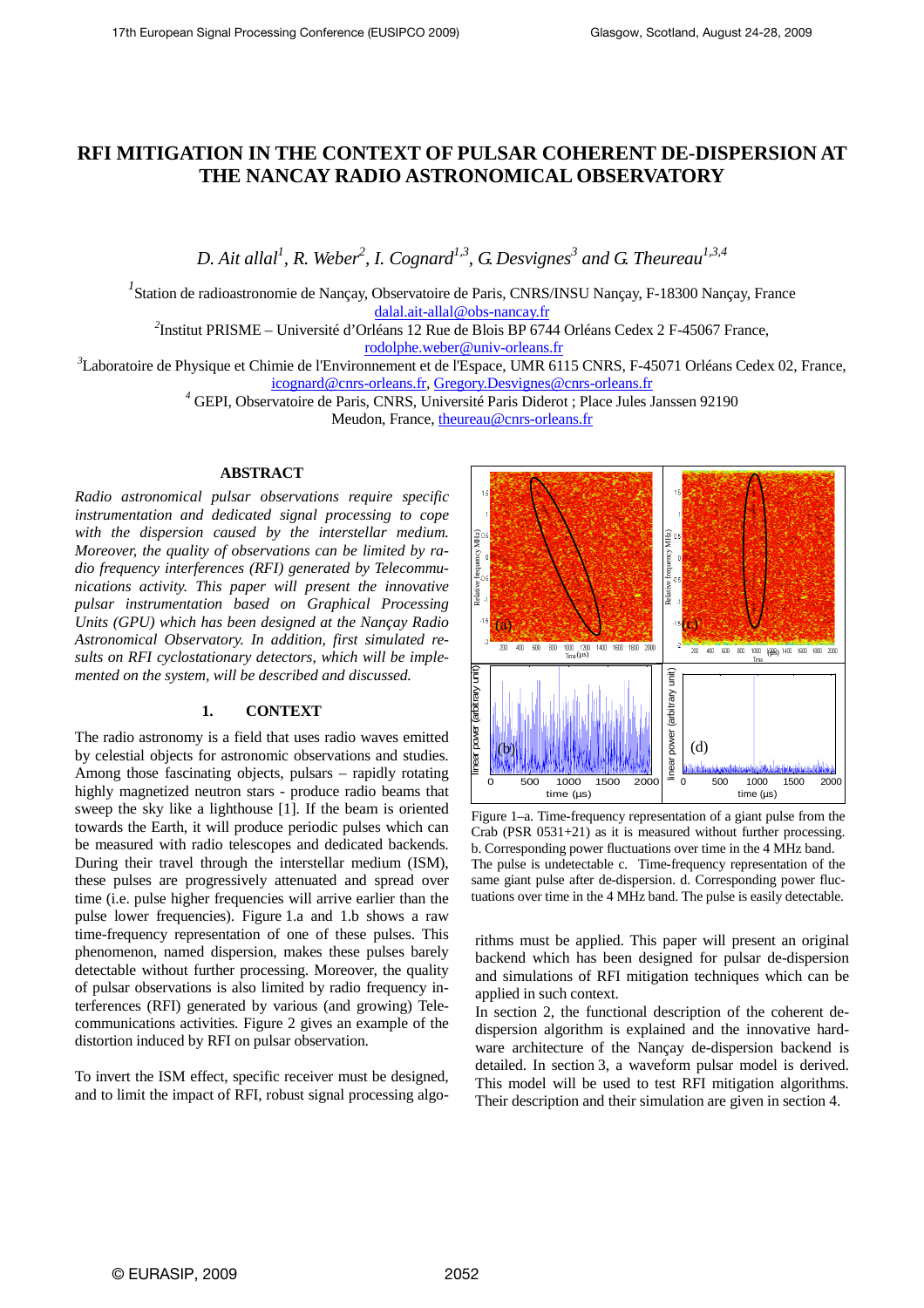

Figure 2 **– a**. Time representation of the average power pulse profile of the pulsar J0034-0721 after coherent de-dispersion but with RFI signals. **b**. Time representation of the average power pulse profile of the pulsar J0034-0721 after coherent de-dispersion and with RFI signals blanked (with other RFI mitigation Scheme).

#### **2. NANÇAY INSTRUMENTATION FOR PULSAR OBSERVATIONS**

#### **2.1 Coherent de-dispersion principle**

The ISM dispersion can be modelled as a frequency transfer function [1], *H*:

$$
H(f_0 + f) = e^{+j\frac{2\pi D M}{2.41 \times 10^{-10}} \frac{f^2}{(f + f_0)f_0^2}}
$$
(1)

Where DM is the dispersion measure,  $f_0$  is the center frequency of observed bandwidth  $\Delta f$  and  $|f| < \Delta f/2$ .

The coherent de-dispersion consists of applying the inverse of this transfer function to the dispersed received signal. This processing is done in the frequency domain by using Fourier transforms. The operations are detailed inside the "Data server" box in Figure 3. The taper function is used to avoid aliasing in the low-pass filtering. The combination of the inverse of the dispersion transfer function and the taper function is known as the chirp function.

#### **2.2 Hardware Implementation**

Figure 3 shows the signal dataflow from the radio telescope to the final de-dispersed pulses. The different steps are described below:

- a. The Analog System [2]: two orthogonal polarization signals from the radio telescope are downconverted through a custom circuit board quadrature downconverter (QDC). Each QDC handles one polarization and performs a quadrature demodulation providing 128 MHz complex bandwidth which is sent to the SERENDIP5 Spectrometer for digitalisation and channelizing.
- b. The SERENDIP5 Spectrometer [2]: SERENDIP5 (Search for Extraterrestrial Radio Emissions from Nearby Developed Intelligent Populations) was designed by CASPER (Center For Astronomy Signal Processing and Electronics Research) for applications in SETI (Search for Extra-Terrestrial Intelligence), Pulsar and general radio astronomy. For this application, it contains four 8-bit analog to digital converters (ADCs) that can be clocked up to 200MHz. A logic programmable device (Virtex 2 XC2V4000 from Xilinx) is used to perform a 32 channel polyphase filter bank (PFB). The channel output bandwidth is 4 MHz complex. An addi-



Figure 3 – Description of the instrumentation for pulsar observations which is in operation since July 2008 at Nançay Observatory. The top right hand corner picture is the giant decimetre radio telescope of Nançay.

tional Xilinx device (Virtex 2 XC2V1000) is used as a reconfigurable backend processor which can pass data to an independent computer

- c. Data servers: This is the innovative part of the design. The two data severs have two main processing's steps. The first one is to read the raw data in from the SERENDIP5 spectrometer and reorganize them from a channel-order to single-channel time ordered chunks. This step is controlled by four micro processors, that send these chunks to four GPUs [3] (Graphic Processing Unit- NVIDIA 88 GTX ~128 parallel processors) for the final processing's step. The data are then read by the dedispersion program that performs the following tasks:
	- -Convert raw data from binary to floating point.
	- -Apply a Fourier transform of appropriate length (8192 bins).
	- -Multiply by the de-dispersion filter,  $H^1$  and the taper function
	- -Inverse Fourier transform back to the time domain.
	- -Detect the data to get power versus time, and crossmultiply polarization terms.
- d. Time adjustment: offline resynchronisation of all the channels.
- e. GPS receiver: It provides SERENDIP5 clock synchronization through a one pulse per second (1PPS) signal and oscillator synchronization through a 5 MHz reference clock.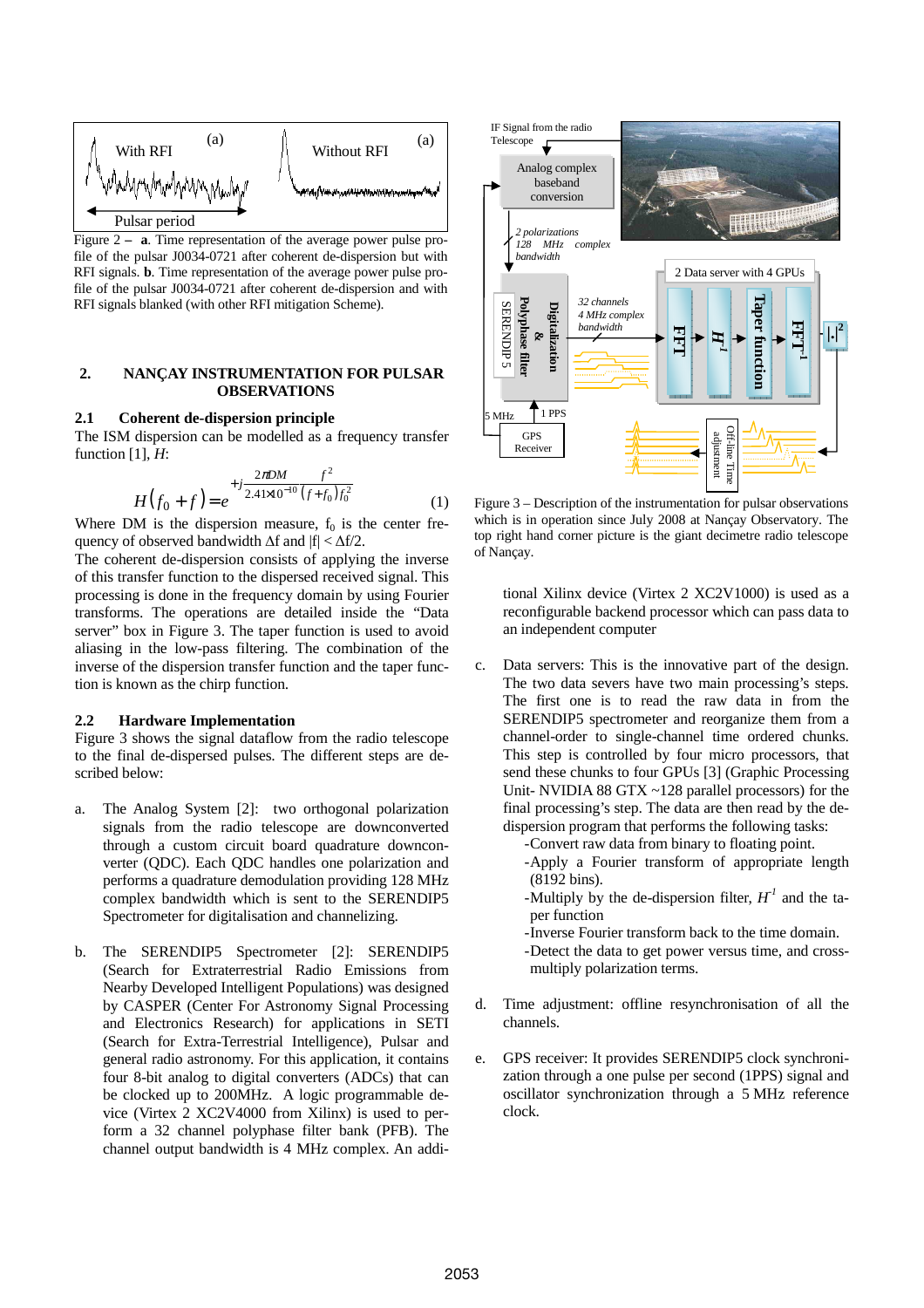

Figure 4 – **a**. Time-frequency representation of the pulsar signal generated by the model given by Equ. 7 (BW=4MHz,  $t_{DM}$ =938.0793 µs and pulsar period is 2.35 ms). **b**. Corresponding temporal power fluctuations over the whole bandwidth. **c**. Timefrequency representation after de-dispersion. Equ. 1 has been used with the following parameters  $f_0 = 1262 \text{ MHz}$  and DM= 56.791 pc.cm<sup>-3</sup>. **d**. Corresponding temporal power fluctuations over the whole bandwidth.

This coherent de-dispersion pulsar receiver is operational since July 2008 at Nançay Observatory [4]. Figure 1.c gives the result of this coherent de-dispersion applied on the signal from Figure 1.a. We can see that after the coherent dedispersion, the pulse is no more spread and its power can be easily detected (Figure 1.d compared to Figure 1.b).

To improve the system sensitivity and its robustness to RFI, it is planned to implement RFI mitigation algorithms in this system. The next sections will describe the preliminary simulated results obtained on that topic.

### **3. PULSAR SIGNAL MODEL**

In our model, we assume that the pulsar beam is represented by periodic Dirac impulsions so that the pulse signal can be modelled as successive chirp functions.

The temporal evolution of the frequency can be written as:

$$
f(t) = \frac{aBW}{t_{DM}^2}t^2 - \frac{BW(\alpha+1)}{t_{DM}}t + \frac{BW}{2}, \quad t \in [0, t_{DM}]
$$
 (2)

where *BW* is the bandwidth (typically 4 MHz),  $t_{DM}$  is the dispersion delay over this bandwidth, *α* is a factor which characterises second order delay distortions. Without loss of generality, all the simulations have been made with  $\alpha=0$  (i.e. the frequency becomes a linear function of time). Thus, Equ. (2) becomes:

$$
f(t) = -\frac{BW}{t_{DM}}t + \frac{BW}{2}, \quad t \in [0, t_{DM}]
$$
 (3)

Then, the phase of the pulsar signal can be expressed as

$$
\phi(t) = 2\pi \left( -\frac{BW}{2t_{DM}}t^2 + \frac{BW}{2}t \right), \quad t \in [0, t_{DM}]
$$
 (4)

Finally, the time representation of the pulse shape within its period number k is expressed by:

$$
v_k(t) = A_k(t)e^{j(\phi(t)+\theta_k)} \text{ for } t \in [0, t_{DM}]
$$
  
\n
$$
v_k(t) = 0 \quad \text{otherwise}
$$
 (5)

where  $\varphi(t)$  is defined by Equ. (4),  $T_p$  is the pulsar period,  $\theta_k$  is a random phase and  $A_k(t)$  is a random amplitude which represents the scintillation effects. Indeed, inhomogeneities in the ISM cause multi-path propagation which produces interference of the signals and diffraction pattern. As a result, we observe changes in intensity with both frequency and time.

The quadratic term in Equ. (4) is directly related to the dispersion function defined by Equ. (1) if we consider also linear frequency shift over the bandwidth (i.e.  $f_0 \gg \Delta f$ ). So, we will use the same de-dispersion algorithm as for real pulsar signal.

Figure 4 shows an example of a generated pulsar and the result after de-dispersion. Results are the one expected. With this model, we can generate all kind of scenario to test our RFI mitigation algorithms. Next subsection will present a first algorithm based on the cyclostationary properties of RFI.

### **4. RFI CYCLOSTAIONNARY DETECTOR AND THE INTEREST OF BLANKING**

The proposed detector is based on RFI specific properties named cyclostationarity. Indeed, most of telecommunications signals present a hidden periodicity which is usually scrambled by the intrinsic signal randomness [5,6]. For example, this hidden periodic characteristic can be generated by the carrier frequency or the baud rate of the incoming RFI.

#### **3.4 Cyclostationary detector principle**

In [7], we have defined and study the statistics of a cyclostationary detector based on the following criteria:

$$
C_{s(*)}^{\alpha} = \left| \frac{1}{N} \sum_{n=0}^{N} s(n) s(n)^{(*)} e^{-2\pi \alpha n} \right| \tag{6}
$$

Where  $\alpha$  is the frequency related to the hidden periodicity ( $\alpha$ ) is also called the cyclic frequency),  $s(n)$  is a signal to be controlled and \* is the conjugate operator which may be used or

not.  $C_s^{\alpha}$  and  $C_{s^*}^{\alpha}$  are called respectively the conjugate cyclostationary detector and the cyclostationary detector.

Asymptotically, if  $s(n)$  is stationary,  $C_{s(\ast)}^{\alpha}$  will be null. Otherwise, if *s(n)* is cyclostationary with cyclic frequency α, then  $C_{s(*)}^{\alpha}$  will be non zero. Notice that  $C_{s*}^{0}$  is simply a power detector.

We have also defined normalized detection criterion:

$$
D_{s(*)}^{\alpha} = \frac{C_{s(*)}^{\alpha}}{C_{s*}^{\alpha}}
$$
 (7)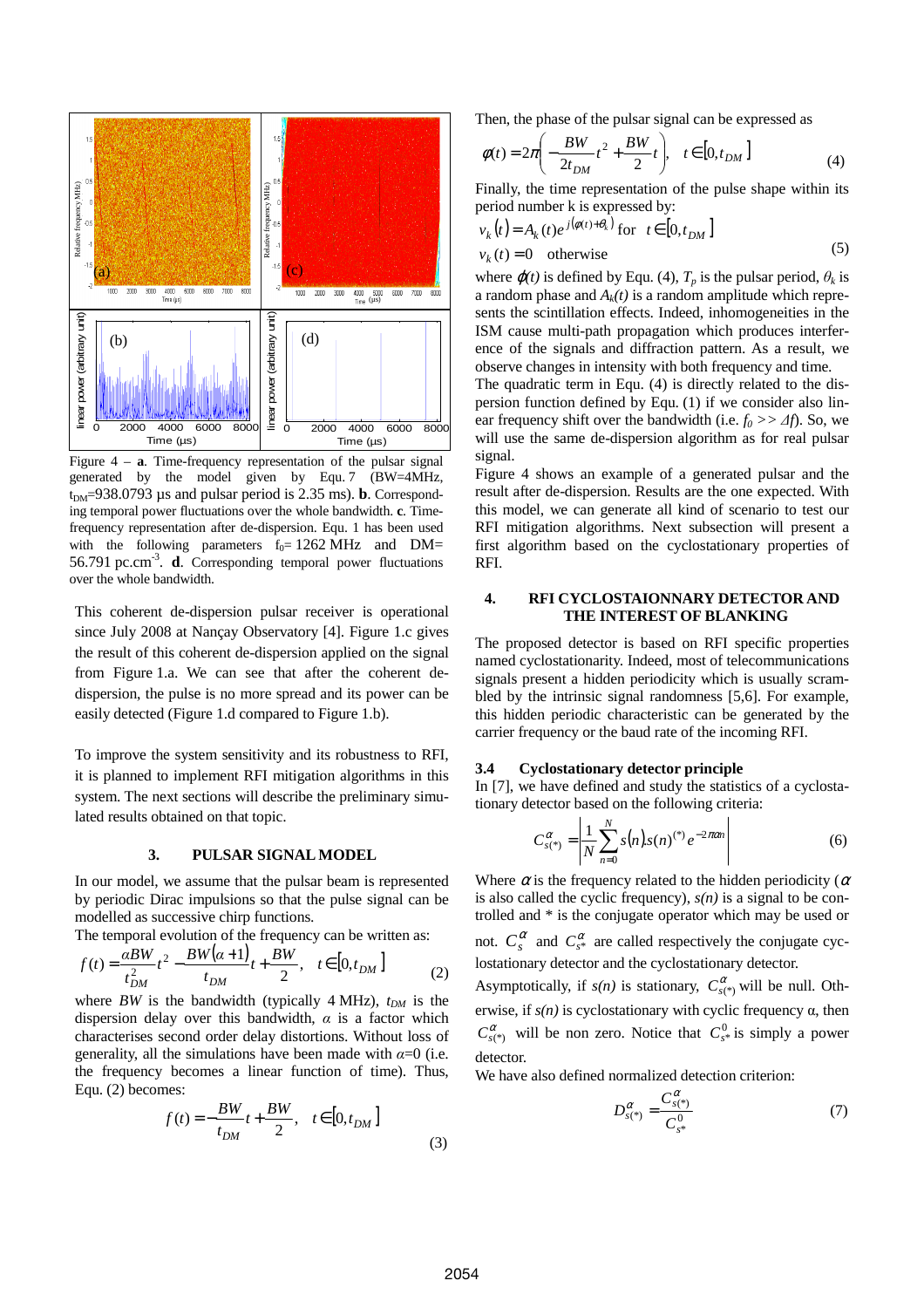If the cyclic frequency to be detected is not known, we can implement blind cyclic detectors by testing all cyclic frequencies. This can be easily done through FFTs. If the cyclic frequency does not map strictly the FFT bins, the detectors will lose a maximum of 3db in term of sensitivity [7].

In practice, the detectors are applied on a sliding temporal window of *N* samples. If detection occurs, the whole *N* samples are flagged as polluted. Depending on the RFI strategy, these *N* samples can be blanked (i.e. replace by 0) or not.

# **3.5 Simulation and results**

For the simulation, we have considered a BPSK (Binary Phase Shift keying) RFI:

$$
rfi(t) = \sum_{k} a_{k} h(t - kT_{d}) \ell^{i(2\pi f_{c}t + \varphi)}
$$
\n(8)

where  $f_c$  is the carrier frequency,  $1/T_d$  is the baud rate,  $a_k$  is a random binary signal,  $h(t)$  is the emission filter and  $\varphi$  is a random phase.

Theoretically, in the case, the cyclic frequencies are  $\alpha = n/T_d$ , *n*∈*Z* for the  $C_{s^*}^{\alpha}$  detector and  $\alpha =2f_c + n/T_d$ ,  $n \in \mathbb{Z}$  for the  $C_s^{\alpha}$  detector. Figure 5 shows the detector values as a function of the cyclic frequency. In this example, we retrieve the above theoretical cyclic frequencies. It shows also that the conjugate cyclostationary detector with  $\alpha = 2f_c$  is the most contrasted criteria.

The generated signal will have the following structure:

$$
s(t) = \sum_{k} v_k (t - kT_p) + rfi(t) + n(t)
$$

Where  $v_k(t)$  is defined by Eq. (7),  $T_p$  is the pulsar period,  $rfi(t)$ is defined by Eq.  $(8)$ , and  $n(t)$  is a complex Gaussian noise. Let us also define the interference to noise ratio

$$
INR_{dB} = 10\log_{10}\left(\frac{P_{rfi}}{P_{noise}}\right) \tag{10}
$$

Where,  $P_{rfi}$  and  $P_{noise}$  are the total power of respectively the RFI and system noise.

In addition, we define the pulse signal to noise ratio as



Figure 5 – Cyclic frequency measurements on the simulated BPSK signal with the following parameters *fc=0.3125.Fs* and *Td=4/Fs* (*Fs* is the sampling frequency). The  $INR<sub>dB</sub>$  has been set to 5 dB. **a.** the cyclostationary detector  $C^{\alpha}_{s*}$  **b.** the conjugate cyclostationary detector  $C_s^{\alpha}$ . The conjugate cyclostationary detector with  $\alpha = 2f_c$  is the most contrasted criteria.



Figure 6 – Detection of impulsive or burst broadband RFI signals by using the conjugate cyclostationary detector **a**. Time-frequency representation of the pulsar signal generated by the model given by Equ. 7 (*BW*=4MHz, *tDM*=938.0793 µs and pulsar period is 2.35 ms, RSB= -1 dB) and 2 short BPSK RFI signals generated with Equ. 10 (duration=80 $\mu$ s, fc=25 kHz, Td=0.5 $\mu$ s, h(t) is root raised cosine filter with roll-off equal to 1 INR=3dB). b. the normalized conjugate cyclostationary detector over time (N=256 samples), c. The conjugate cyclostationary detector (N=256 samples). D. the Power detector (N=256 samples).

$$
SNR_{dB} = 10\log_{10}\left(\frac{P_{Pulses}}{P_{noise}}\right) \tag{11}
$$

Where, *Ppulses* is the total power of the Pulsar's pulses.

The results, in figure 6, show that the cyclostationary detector detects only the bursts. While the power detector cannot make the difference between bursts and Pulsar's pulses.

The next step is to decide to eliminate the RFI or not, taking into account the impact of this decision on the quality of the waveform of the pulsar, or other characteristic which may be distorted. See Figure 7.

(9)